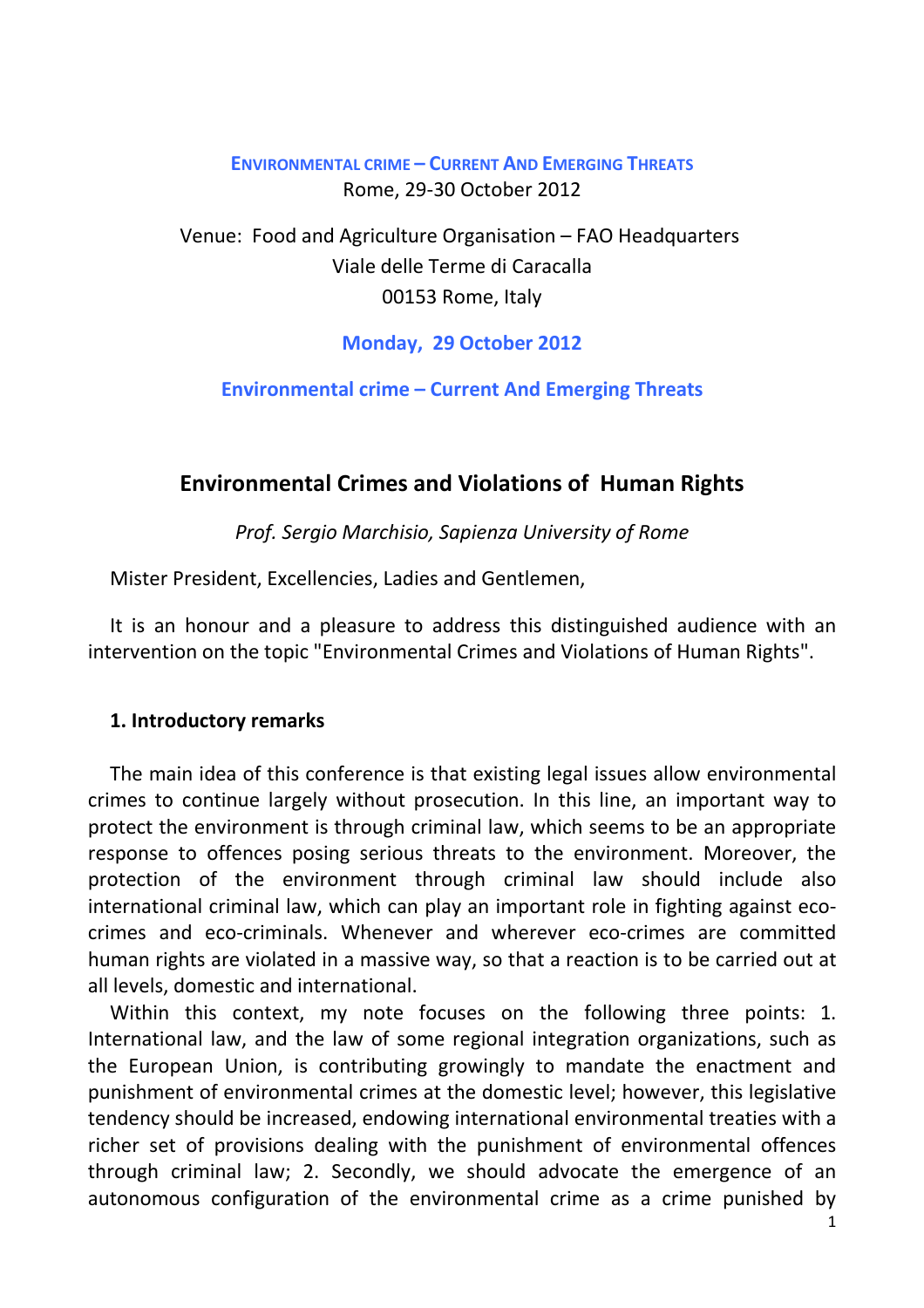international law, retaking into considerations the lessons learnt by past experiences and building upon them to reach an international consensus on the definition of the international environmental crime and on ways and means to provide for its punishment at all the appropriate levels; moreover, this process is still in a premature stage and should be actively supported. 3. Finally, environmental crimes are closely linked to human rights, in the sense that severe and massive violations of the environment quite always amount to massive violations of fundamental human rights; for this reason, the protection of the environment against environmental crimes is also a condition for the effective protection of human rights. The international law instruments and mechanisms devoted to the protection of human rights should be used to denounce and prosecute the massive and large-scale attacks against the environment.

# **2. The need to increase International law instruments that mandate the enactment and punishment of environmental crimes at the domestic level.**

On the first assumption, I would say that that international treaties which contain clear criminal prohibitions for the protection of the environment are certainly growing, but they not sufficient. The cases of treaties which mandate State parties to punish environmental crimes which fall within their scope of application is still limited. Among the existing treaties which belong to this category, we could mention the Basel Convention on hazardous waste, the CITES Convention on endangered species, and the Marpol Conventions on oil pollution. My argument is that other treaties encompassing clauses which oblige the Parties to enact criminal legislation aimed at sanctioning eco-crimes should be concluded and that existing MEAs should be revised or amended to this end.

Another important instrument for enacting international legislation aimed at fighting eco-crimes are the regional integration organizations to which their member States have transferred the authority to make binding decisions. This is the case of the European Union, that adopted several directives aimed at a high level of protection of the environment. Among them, we can find some acts dealing with criminal sanctions against environmental offences. The rationale laying at the basis of these acts is that the existing systems of penalties have not been sufficient to achieve complete compliance with the laws for the protection of the environment and that such compliance should be strengthened by the availability of criminal penalties. Such kind of penalties demonstrate indeed a social disapproval of a qualitatively different nature compared to administrative penalties or a compensation mechanism under civil law. In this line, the Directive 2008/99/EC is paradigmatic in establishing measures relating to criminal law in order to protect the environment more effectively. Member States are mandated to ensure that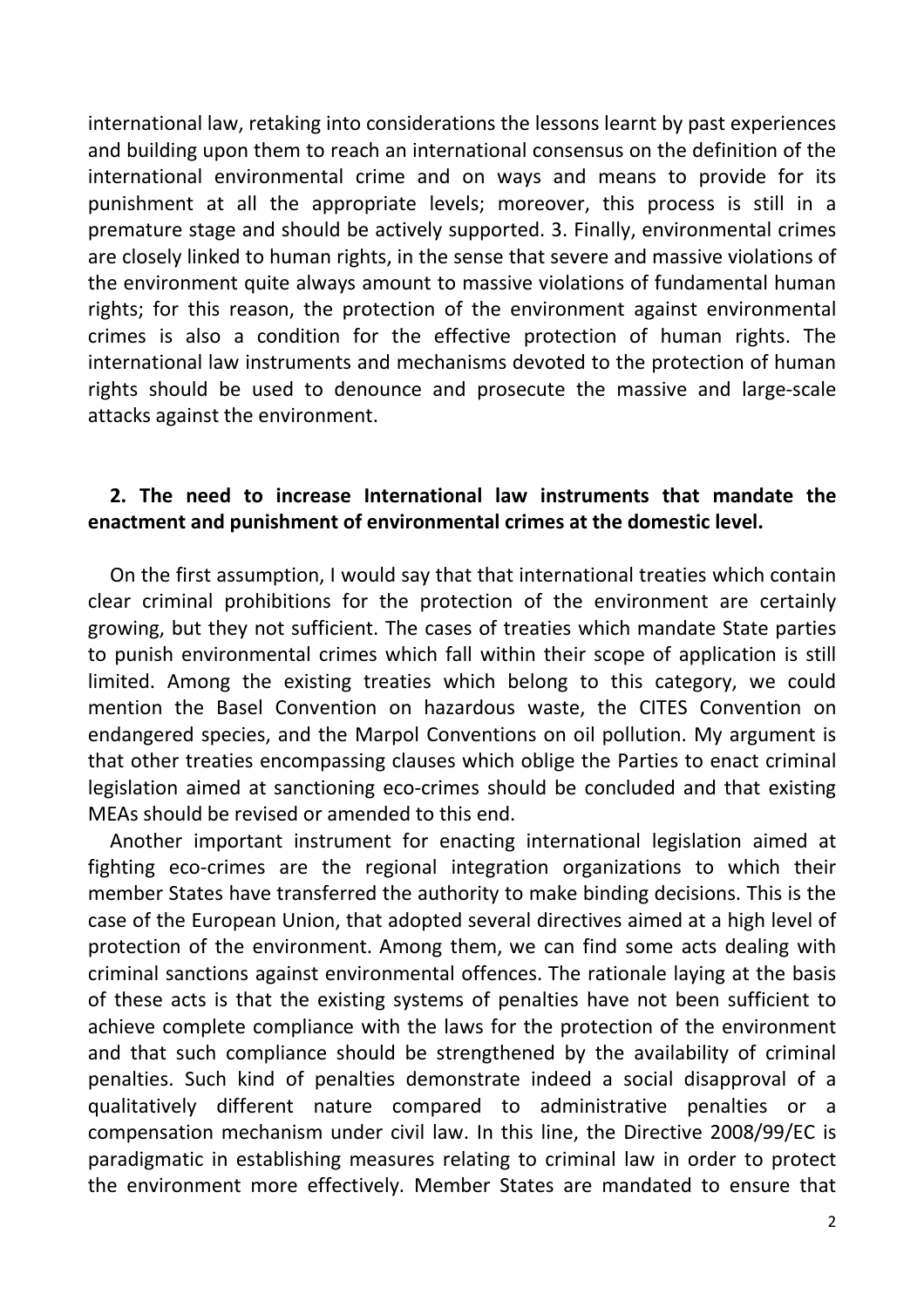some conducts constitute a criminal offence, when unlawful and committed intentionally or with at least serious negligence. They include, among others, the discharge, emission or introduction of a seriously damaging quantity of materials or ionising radiation into air, soil or water; the unlawful shipment of waste; the disposal of nuclear materials or other hazardous radioactive substances; the destruction or taking of specimens of protected wild fauna or flora species. A similar act has been adopted by the European Union in the field of ship-source pollution to introduce penalties for infringements (Directive 2009/123/EC of 21 October 2009). These directives also endorse the principle of the liability of legal persons for the offences covered, where such offences have been committed for their benefit by any person who has a leading position within the legal person<sup>1</sup>. This principle, if broadened also at the international level, could be very helpful to address the problem of the responsibility of multinational corporations for environmental crimes.

These acts - treaties and directives - have been transposed into national legislation, so that an increasing number of States now domestically criminalize significant harms to the environment as a matter of implementation of international obligations<sup>2</sup>. This is an useful option and the hope is that this trend will be confirmed and consolidated to properly address the fight against environmental crimes ad to efficiently punish their authors. Despite all these efforts, however, regulations imposed by MEAs or their implementing legislation often contain loopholes, which do not assist in fighting more efficiently against illegal traffic or laundering of contraband resources. Thus, it is necessary to amend or revise the relevant treaties in order to supplement these provisions and further strengthen them. MEAs should be more resolutely equipped to oblige States parties to introduce common rules on criminal penalties that make it possible to use more effective methods of investigation and effective cooperation within and between Member States.

## **3. Supporting the emergence of environmental crimes as crimes punished by international law.**

Thus, the first option is not sufficient to adequately fight against eco-criminals. Alongside the development of more helpful provisions within the MEAs, it is mandatory to advocate the emergence of environmental crimes as crimes of international law. Time is ripe for the advent of an autonomous configuration of the 'environmental crime' as a crime punishable under international law. Some environmental crimes, in fact, deserve special attention at the international level because of their heavy political, social and economic consequences. We are dealing

 $\overline{\phantom{0}}$ 

 $1$  The principles of the criminal responsibility of legal persons was rejected with regard of international crimes at the time when the Statute of the ICC was negotiated and concluded in the FAO headquarters in 1998.

<sup>&</sup>lt;sup>2</sup> Directives 2008/99/EC and 2009/123/EC EC on ship-source pollution and on the introduction of penalties for infringements have been transposed in Italy through Law n. 121/2011.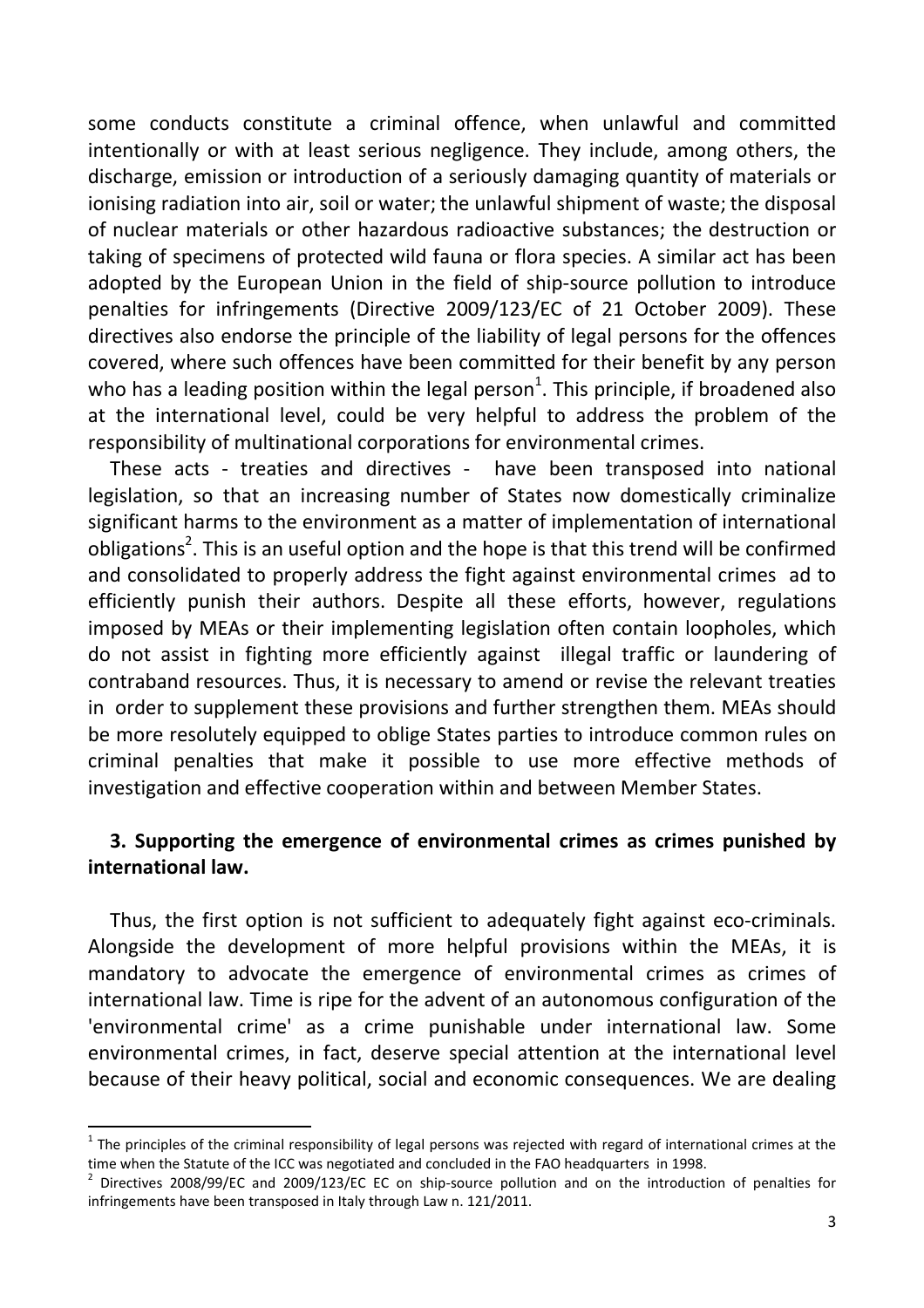here with a *de lege ferenda* perspective, a sensitive matter where no *consensus* has been possible yet in the international fora. However, It is a challenge that should be issued if we want a real progress in the fight against eco-criminals. We should support the process toward the recognition of the environmental crimes in international law at large, and to help it to reach a more mature stage. For doing so, we should firstly build consensus on the goal we want to achieve.

Until now, all the attempts to consolidate an international notion of environmental crime have failed. There are several reasons for that and they have been largely addressed by scholars. However, there are also lessons that we can learn from the past experiences and I want to make a brief reference to them. Let us take again our way from the point reached in the past about the concept of international environmental crime. If it is not yet possible to speak of a commonly accepted legal definition of international environmental crime, however the main elements of the concept of eco-crime, as they have emerged since now at the level of the international community, are already there.

An environmental crime is "*a serious breach of an international obligation of essential importance for the safeguarding and preservation of the human environment, such as those prohibiting massive pollution of the atmosphere or of the seas*." This early notion amounts to the eighties, at the time when the International Law Commission (ICL) of the United Nations began its work on the Draft Articles on State Responsibility for wrongful acts. It was the merit of an Italian eminent jurist, Roberto Ago, special Rapporteur of the Commission on the mentioned topic, to introduce the distinction between *international crimes* and international wrongful acts (*délits*) within the famous Article 19 of the draft Articles adopted in first reading by the ILC in 1980. Among the international crimes, this Article listed the environmental crimes.

The distinction we have referred to was not only theoretical. It was meant as having an important legal consequence, namely that in case of international crimes not only States were to be considered responsible, but also, and mainly, the individuals involved in their commission. In other words, international crimes of States were coupled with individual international crimes. And more. The way was open also for a distinction on the kind of reaction to the commission of such crimes involving the violations of obligations of interest for the international community as a whole. Not only the affected State, but every State could react, in accordance with international law, to an international crime. The collective reaction should be preferably channelled through the UN, including, when necessary, the Security Council. At the times, this was an explosive mixture, which explains why, *re melius perpensa*, the ICL changed its approach leaving aside the notion of international crime and including sister notions such as that of 'particular consequences' flowing from a breach of obligations *erga omnes* or of imperative norms of international law.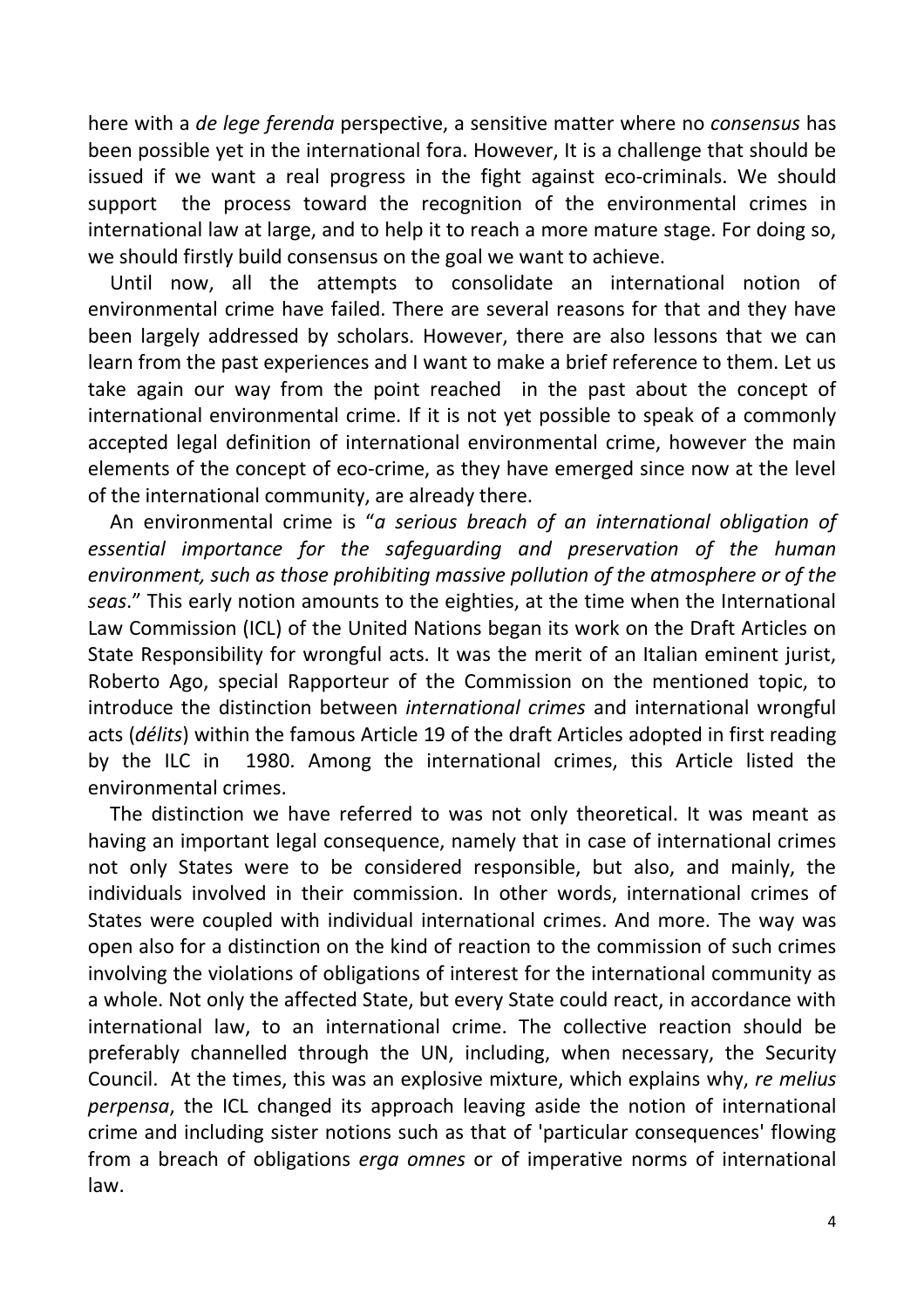Another attempt to identify the international environmental crime was made in the nineties when the ILC's Draft Code of Crimes Against the Peace and Security of Mankind was discussed. Crimes against the peace and security of humankind were crimes under international law and punishable as such, whether or not punishable under national law. In this case, it was a question of individual crimes. The focus of the project was indeed on individual responsibility, namely that an individual should be responsible for a crime set out in the Code if he intentionally committed such a crime; ordered its commission; failed to prevent or repress its commission. An individual responsible for a crime should be liable to punishment and the punishment commensurate with the character and gravity of the crime.

In its original version of 1991, the draft text included provisions relating to *wilful*  and severe damage to the environment as an individual crime<sup>3</sup>. The main criteria was the *seriousness* of the offense:

*Article 26. Wilful and severe damage to the environment* An individual who wilfully causes or orders the causing of widespread, long-term and severe damage to the natural environment shall, on conviction thereof, be sentenced  $[$ to... $]$ .

Needless to say that the proposal of including environmental crimes within the Draft Code was largely objected, so that in the end the special Rapporteur Tomuschat thought it better to eliminate this crime from the list and to concentrate his work on the core crimes against peace. Later on, the Draft Code itself was abandoned, to give place to the process of drafting the Statute of the International Criminal Court (ICC).

The reference to the Statute of Rome of the ICC gives us the opportunity to find again the notion of 'international environmental crime' as causing a wilful and severe damage to the environment. However, the notion is evoked only with regard to *war crimes*. Article 8.2*b*)(iv) of the Statute establishes that "within the scope of an *international armed conflict*, the following actions could constitute a *war crime*: Intentionally launching an attack in the knowledge that such attack will cause … *widespread, long-term and severe damage to the environment* which would be clearly excessive in relation to the concrete and direct overall military advantage anticipated".

This mention is important, but insufficient. Indeed, a comparison of this provision with Articles 35.3 and 55.1 of the 1977 Additional Protocol I to the 1949 Geneva Conventions, which already punish acts causing "widespread, long-term and severe damage to the natural environment" in armed conflict, seems to indicates that the

 $\overline{a}$ 

 $3$  without prejudice to the question of state responsibility, or the responsibility of other abstract entities.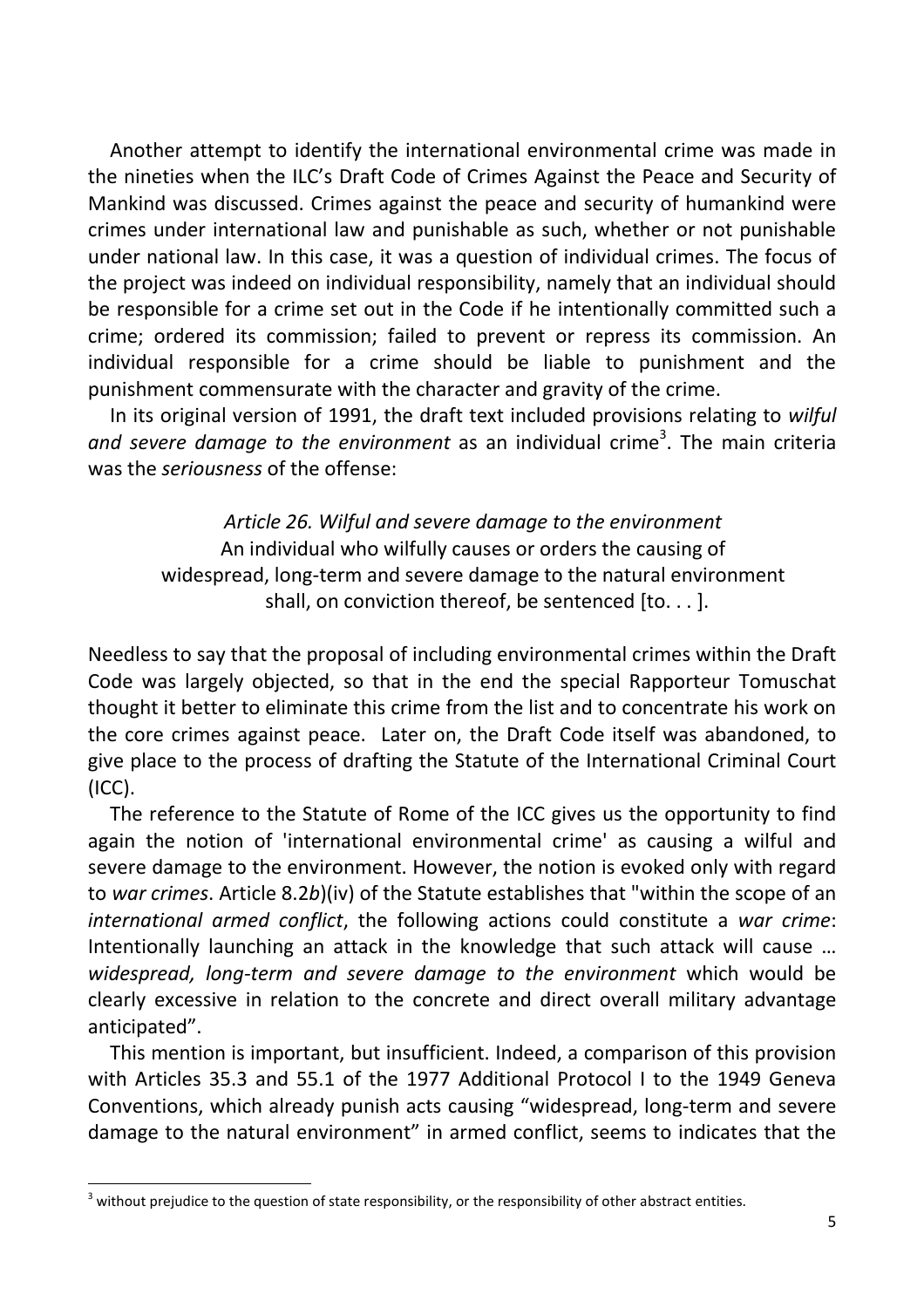ICC Statute does not contain an added value with respect to international humanitarian law. One could also argue that some steps back have been made, considering that the level of culpable action necessary to amount to a crime has been increased. Also the Convention on the prohibition of military or any hostile use of environmental modification techniques (ENMOD), concluded on 10 December 1976, in its Article I prohibits the Contracting Parties from engaging in "military or any other hostile use of environmental modification techniques having widespread, long-lasting or severe effects as the means of destruction, damage or injury to any other State Party". The adjectives 'widespread' 'long-lasting' and 'severe' are interpreted through an understanding, which is not incorporated in the Convention, following which the term 'widespread' means "encompassing an area on the scale of several hundred square kilometres", while the terms 'long-lasting' and 'severe' mean, respectively, "lasting for a period of months, or approximately a season" and "involving serious or significant disruption or harm to human life, natural and economic resources or other assets".

Notwithstanding these rules in force within the law of warfare and international humanitarian law, there are no possibilities for prosecution of international environmental crimes occurred within the context of a non-international armed conflict.

This picture clearly shows that a new path is needed in order to resume the debate on international environmental crimes as crimes that should be prosecuted at all levels, including the international level, by reason of the cross-border damage which they may cause, and by reason of their scale and effects. All the main actors, governmental as well as non-governmental, should indeed contribute to raise awareness of such important lacuna and focus their efforts to fill it. The United Nations should be at the centre of this process and play a major role in it.

## **4. Environmental Crimes and Violations of Human Rights**

Last but not least, the recognition of environmental crimes at the international level should be driven by the human rights perspective. In this regard, I was very much convinced by the reasoning of Judge Weeramantry in his separate opinion to the 1997 judgement of the International Court of Justice in the case between Hungary and Slovakia concerning the dam on the river Danube (*Gabcikovo-Nagymaros* case). He said:

"The protection of the environment is likewise a vital part of contemporary human rights doctrine, for it is a sine qua non for numerous human rights such as the *right to health* and the *right to life itself*. It is scarcely necessary to elaborate on this, as damage to the environment can impair and undermine *all the human rights* spoken of in the Universal Declaration and other human rights instruments. While,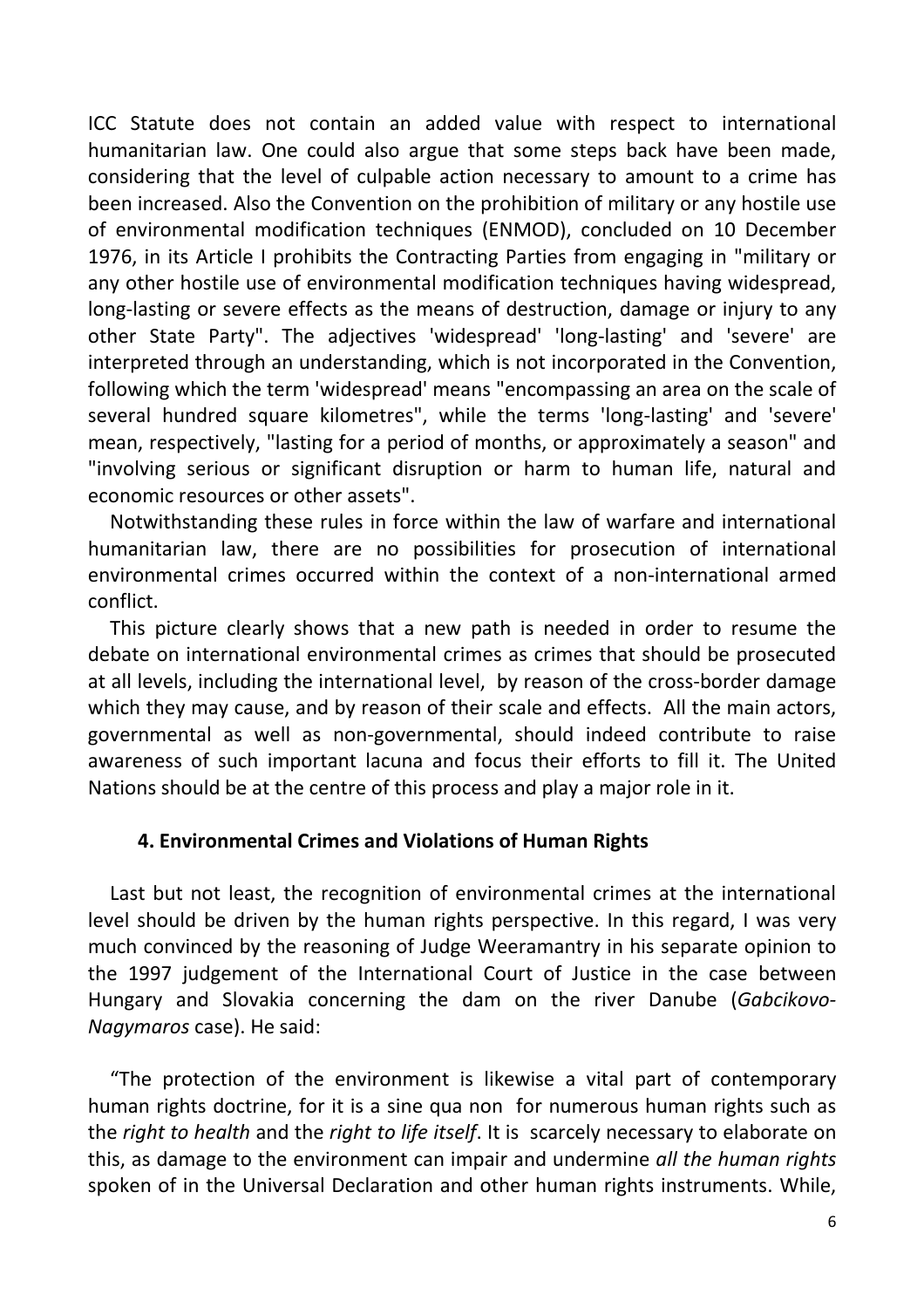therefore, all peoples and States have the right to initiate development projects and enjoy their benefits, there is likewise a duty to ensure that those projects do not significantly damage the environment".

Unfortunately, I think that it is more that necessary to insist in elaborating on how the damage to the environment, when it is a severe, large scale and widespread, can impair and undermine *all the human rights* recognized by international instruments and protected by peremptory norms of international law. Whenever an environmental crime is committed, it is certain that a severe violation of fundamental human rights has taken place. Furthermore, the human rights perspective seems more adequate to address the enforcement of the rights of the victims of environmental crimes.

Here, again, there are some lessons to be learnt from past experiences. In 1994, the final report prepared by Fatma Ksentini, special Rapporteur of the Sub-Commission on Prevention of Discrimination and Protection of Minorities of the former UN Commission on Human Rights, made a careful analysis of the effects of the environment in the enjoyment of human rights. The Sub-Commission decided to submit a Draft Declaration of Principles on Human Rights and the Environment, which was annexed to the final report. Even if the Declaration was never adopted, it constituted the first document drafted internationally that addressed the linkage between the human rights, substantial as well as procedural, and the protection of the environment. It also identified duties corresponding to the human rights, duties that apply to individuals, governments, international organizations and transnational corporations.

More in general, the impact of environmental harm on human rights has been largely recognized, as well as the "merits of a human rights approach to environmental protection". Once again, this synergy should be emphasised and brought to a threshold of enforceability.

Some international instruments concerning the protection of human rights recognize the right to a healthy environment as a basic human right. Article 11 of the Additional Protocol to the American Convention on Human Rights in the Area of Economic, Social and Cultural Rights states that "Everyone shall have the right to live in a healthy environment and to have access to basic public services. The States Parties shall promote the protection preservation and improvement of the environment". Article 24 of the African Charter on Humans and Peoples Rights establishes, in its turn, that "All peoples shall have the right to a general satisfactory environment favourable to their development". Other Conventions, such as the European Convention on human rights and fundamental freedoms have been interpreted by the case-law of the European Court as protecting indirectly, through other fundamental rights, such as the right to health, to family life, to private life, to domicile and so on, the right to a healthy environment.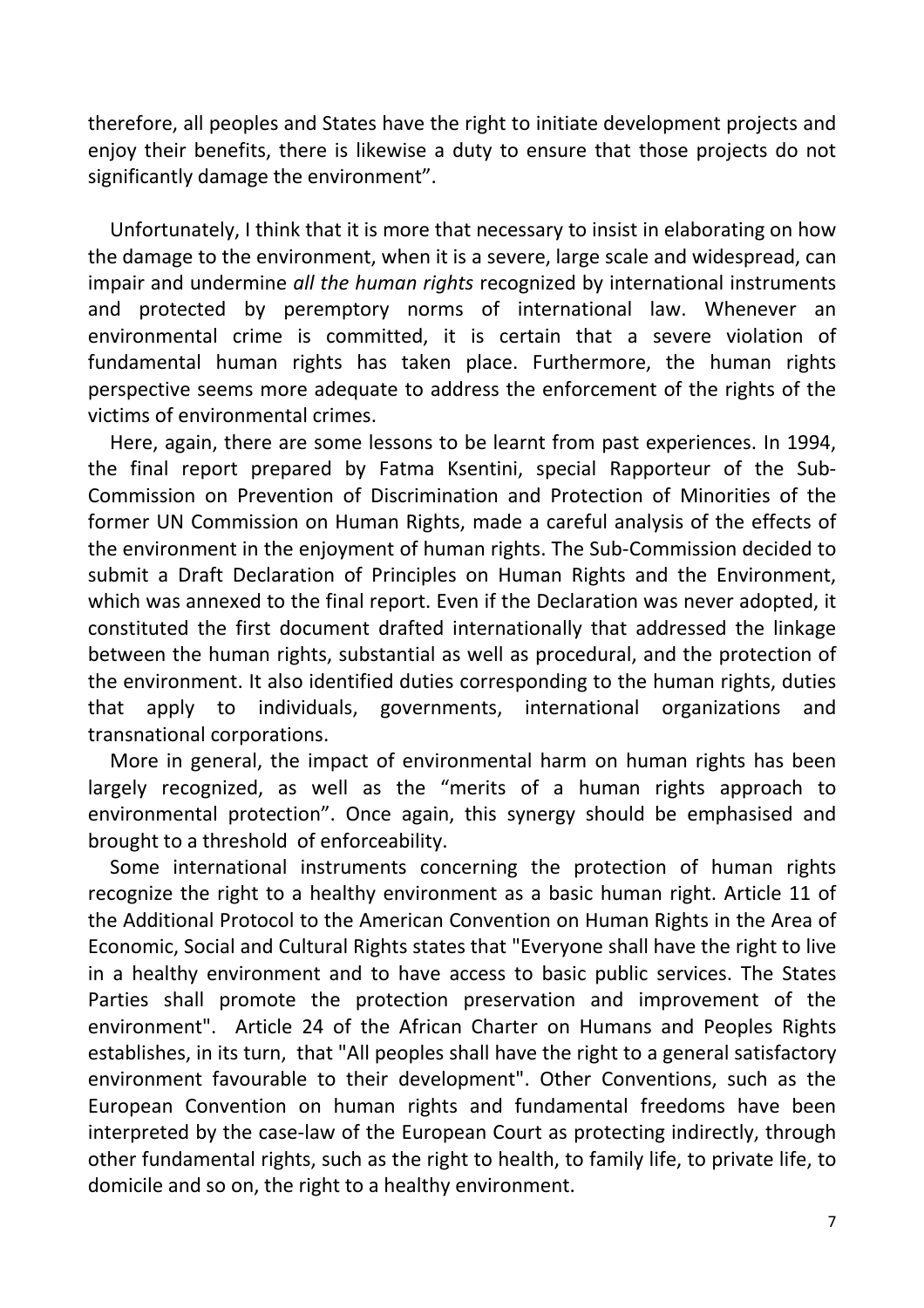The approach linking human rights and environment has been criticised saying that it focuses excessively on the human being, leaving aside the protection of the environment and other living beings, which should be protected *per se*. However, it is to be noted that the human rights oriented approach is complementary to the others of a more purely environmental character and tries to draw the maximum useful effect from the existing rules for the protection of human rights against their gross and massive violation.

I also understand that the case-law is still limited. However, arguments for justifying the close connection between environment and human rights have already been developed by some international organs, such as the African Commission on Human and People's Rights and the European Court of Human Rights.

The 2001 decision of the African Commission in the *Ogoni* case said that all rights, both civil and political, and social and economic, generate at least four levels of duties for a State that undertakes to adhere to a rights regime, namely the duty to respect, protect, promote, and fulfil these rights. Irresponsible oil development practices in the *Ogoni* region, causing environmental degradation and health problems, amounted to several violations of human rights, such as the nondiscriminatory enjoyment of rights, the right to life, the right to property, the right to health, the family rights, the right of peoples to freely dispose of their wealth and natural resources and the right to a satisfactory environment. Even if this decision had no immediate consequences and did not put an end to the criminal practice of gas flaring in the Niger Delta region, it was the first element of a chain of subsequent legal actions in Nigeria as well as in Europe, where Royal Dutch Schell has its main legal headquarters. While the recognition of an environmental crime is still an issue before the courts that have been addressed, an announcement delivered by the main company in April 2012 promised that 4 billions of dollars would be assigned for investments aimed at the re-utilisation of gases associated with the extraction of oil on-shore in the Niger delta region. This is a clear case where environmental crimes are strictly associated with the massive and large scale violations of fundamental human rights.

In this perspective, the recognized *erga omnes* nature of fundamental human rights obligations could be a strong driver for the criminalization of the most serious, large-scale and severe threats or aggressions to the environment. Moreover, international human rights law and its attendant machinery are increasingly touted as likely routes to enforce some environmental norms.

Prosecuting the most serious environmental offenses as massive violations of human rights before an international criminal tribunal would involve, of course, a consensus on such kind of crime, which is still an open issue at the international level. It would also imply the principle of complementarity, which is already a characteristic of the ICC, so that crimes against the environment should be